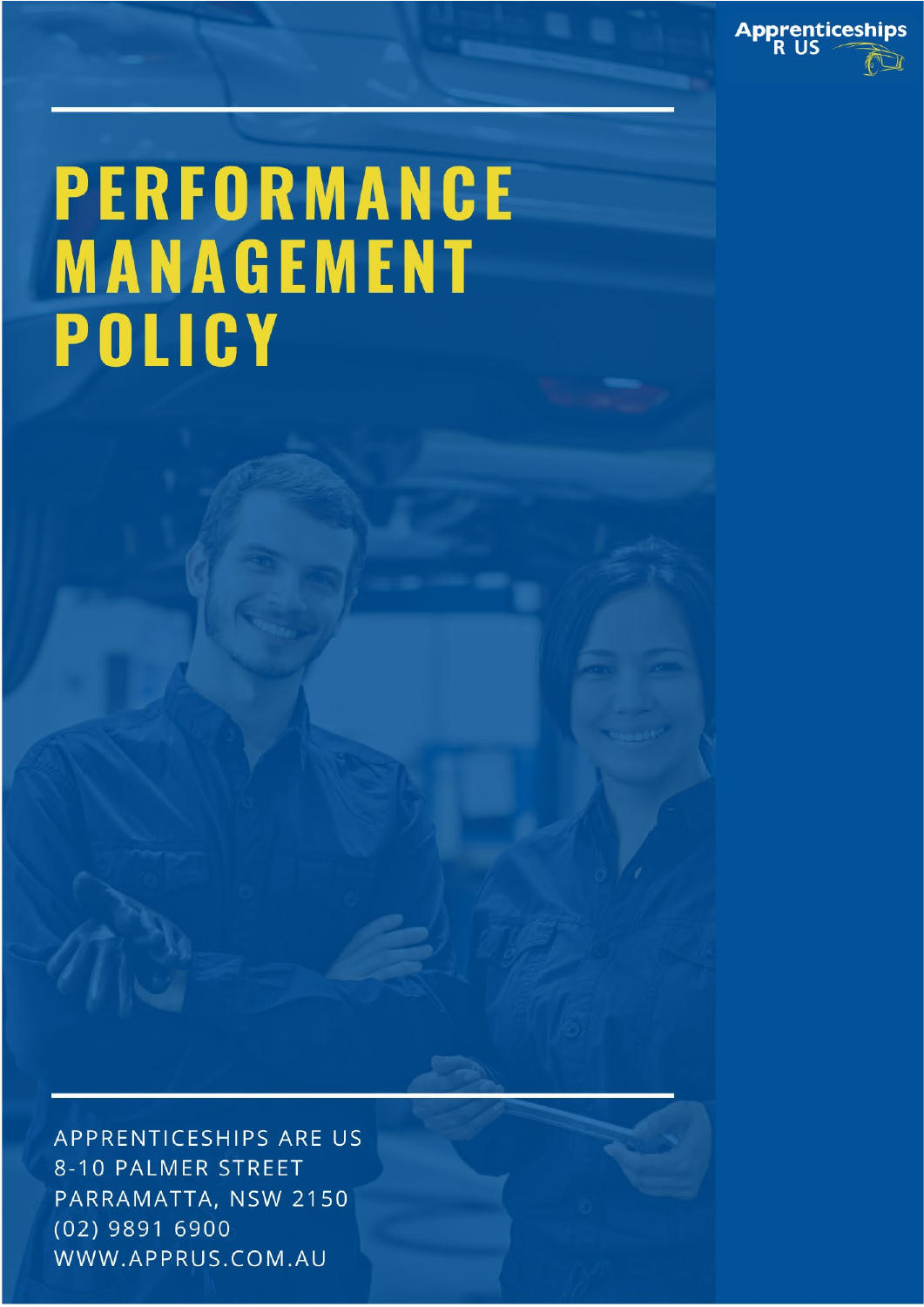#### **Purpose**

Apprenticeships Are Us Account Managers are responsible for the monitoring, mentoring and Performance management of all apprentices employed by Apprenticeships Are Us. This Process is designed to provide clarity for Account Managers in the application of disciplinary processes in order for Apprenticeship Are Us apprentices to be treated fairly and equally regardless of the assigned Account Manager.

In addition to the requirements of the Vocational Education and Training Act 1996, the Department of Training and Workforce Development's Apprenticeship Policy, Apprenticeships Are Us provide the following instruction to assist Account Managers to address apprentice performance issues

# **Scope**

Apprentice performance issues that are addressed by this procedure include but are not limited to the following:

- Lack of progress in off-the-job training (includes completion of competencies and profiling requirements);
- Lack of progress in on-the-job training;
- Failing to comply with the Apprenticeships Are Us Code of Conduct;
- Failing to comply with Apprenticeships Are Us, host employer and site safety rules;
- Poor attitude, punctuality and attendance; and
- Misconduct:

# **Serious Misconduct**

Conduct that is serious misconduct includes the following (from the Fair Work Regulations 2009 section 1.07):

- 1. wilful or deliberate behaviour by an employee that is inconsistent with the continuation of the contract of employment;
- 2. conduct that causes serious and imminent risk to:
	- i. the health or safety of a person; or
	- ii. the reputation, viability or profitability of the employer's business.
- 3. the employee, in the course of the employee's employment, engaging in:
	- i. theft; or
	- ii. fraud; or
	- iii. assault;
- 4. the employee being intoxicated at work;

 5. the employee refusing to carry out a lawful and reasonable instruction that is consistent with the employee's contract of employment.

# **Automatic Written Warnings**

Any apprentice who is injured in the workplace or involved in a workplace incident as a result of the apprentice failing to comply with Apprenticeships Are Us, host employer or site safety rule will result in a written warning as a minimum. This includes but is not limited to: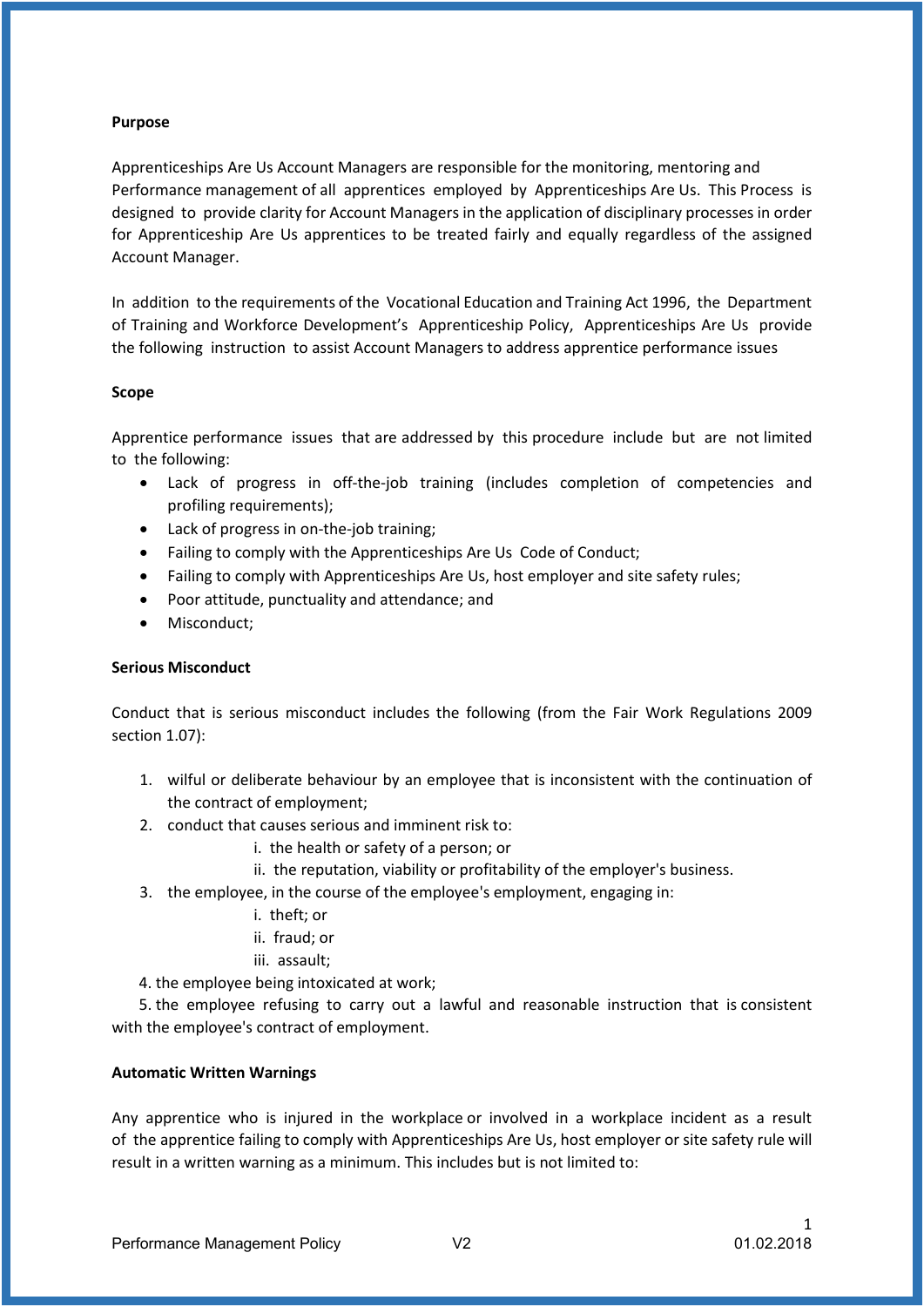- Failing to wear uniform and PPE;
- Failing to report an injury or incident within 24 hours;

# **Verbal Warnings**

An Account Manager may issue up to two Verbal Warnings to an apprentice for any of the performance issues listed above during the course of the Training Contract. Any issue considered by an Account Manager to be a performance issue should be discussed with GTO Manager

#### **Delivering Verbal warnings:**

- Must be in person i.e. at the worksite or at the Apprenticeships Are Us Office;
- Must allow the apprentice the right of reply to explain their account of events;
- May be accompanied by a probation extension if issued during the probation period; and
- Must be recorded by the responsible Account Manager in CHIP.

#### **Written Warnings**

An Account Manager may issue up to two Written Warnings to an apprentice for any of the performance issues listed above during the course of the Training Contract. Any issue considered by an Account Manager to be a performance issue should be discussed with GTO Manager.

#### **Delivering Written warnings:**

- Must be in person i.e. at the worksite or at the Apprenticeships Are Us Office;
- Must allow the apprentice the right of reply to explain their account of events;
- Must be accompanied by a probation extension if issued during the probation period;
- Must be signed by the issuing Account Manager or GTO Manager;
- should be signed by the apprentice;
- Must be given to the apprentice (original) and a copy returned to the Apprenticeships Are Us office; and
- Must be recorded (and scanned, saved and linked) by the responsible Account Manager in the Apprentice Database.

# **Final Written Warning, Suspension or Termination**

**I**f performance issues continue (or new issues arise) with any apprentice who has already received two written warnings they must be referred to GTO Manager for final written warning, suspension or termination.

# **Delivering Final written warning, suspension or termination meetings**:

- Are preceded by a briefing from the relevant Account Manager to the Manager who is to be involved, and should include a written summary of concerns and provide reasons for the final written warning, suspension or termination;
- Are arranged (time date etc.) by the relevant Account Manager;
- Must include the apprentice and their parent/guardian (if applicable);